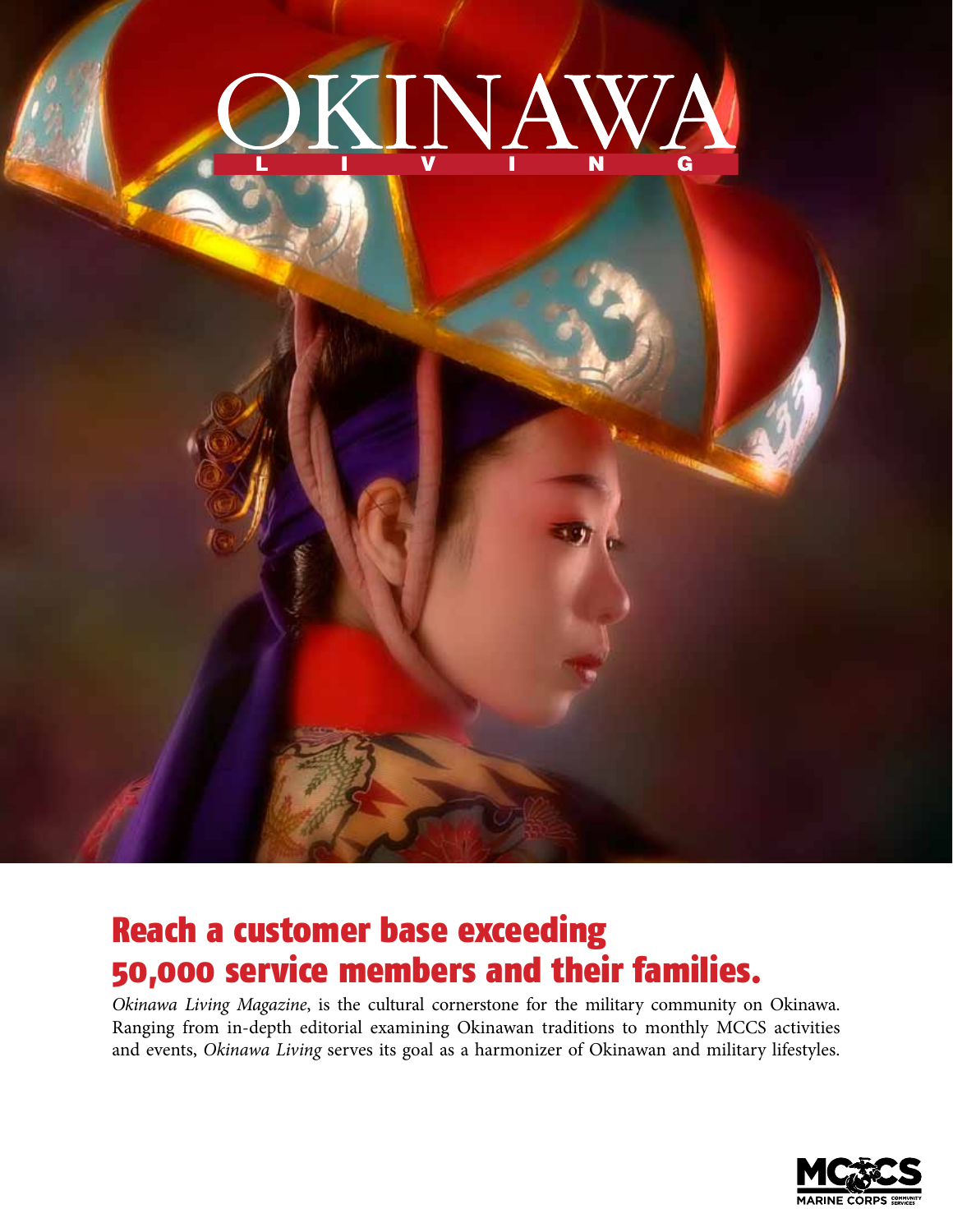

With its monthly rotation, the magazine contains new and ever-changing information regarding local lifestyle and customs, and overview of seasonal celebrations and events on island, as well as important historical perspectives and educational articles. With its varying cultural forums, this publication succeeds in informing the military community of the nuances and local traditions of life in Okinawa.

*Okinawa Living* also educates the armed forces community about MCCS events and activities such as monthly classes, children and youth activities, sporting and entertainment, tours to on-island locations and exotic destinations, and money-saving sales and specials on and off bases. With 18,000 free copies circulated each month, distribution is tightly monitored so as to ensure overall effectiveness and success of the publication.



Multiple winner of the APEX award for Publication Excellence, the International Davey Awards, Publications Management Magnum Opus, and the International Academy of the Visual Arts, *Okinawa Living* is the premier monthly publication tailored to the interests and education of the military community on Okinawa.



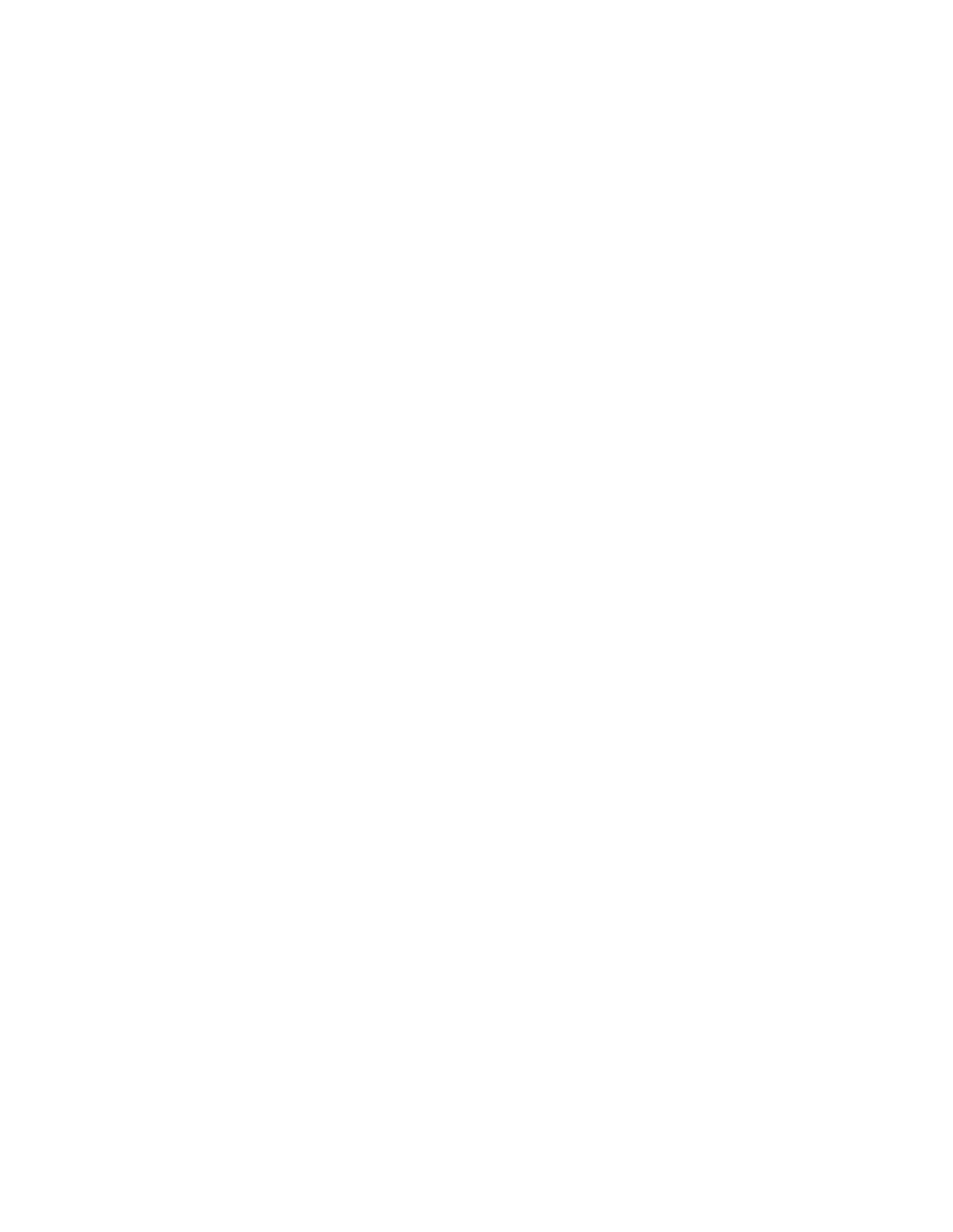

### **Advertising Information**

Preferred placement is available at 10% premium charge over the contracted rate.

**Note:** All advertisements will be published in compliance with U.S. Marine Corps policy. For more information, talk to your MCCS Marketing Sales Representative.

### **Deadlines**

Publication date: First of each month Space reservation: 40 days prior to publication Camera ready artwork due: 30 days prior to publication

Non-camera ready artwork due: 60 days to publication

Closing dates must be followed to ensure insertion. We reserve the right to repeat the previous issue's insertion for all advertisers on contract if we do not receive instructions by the closing date.

Cancellation fee: Should advertising be cancelled at any time after the agreement approval, a 30% fee will be charged. Advertising cancelled after the 5th of the month prior to the month of publication will be charged a 50% cancellation fee.

| Ad Size           | <b>1X</b> | <b>3X</b> | 6x      | 12X     |
|-------------------|-----------|-----------|---------|---------|
| Full Page         | \$990     | \$945     | \$900   | \$850   |
| 1/2 Page          | \$660     | \$630     | \$600   | \$570   |
| 1/4 Page          | \$440     | \$420     | \$400   | \$380   |
| $1/6$ Page        | \$285     | \$270     | \$250   | \$230   |
| 1/12Page          | \$155     | \$150     | \$140   | \$135   |
| <b>Cover</b>      |           |           |         |         |
| Outside Back      | \$2,200   | \$2,100   | \$1,990 | \$1,900 |
| Inside Front/Back | \$1,650   | \$1,575   | \$1,500 | \$1,425 |
| Center Spread     | \$1,990   | \$1,890   | \$1,795 | \$1,700 |

**Production Charge:** A \$50 per hour production charge will apply for all artwork. Estimates will be provided and must be approved prior to commencement of work. An additional fee will apply if artwork is to be used in other non-MCCS publications. Please ask your sales representative for further information.

For advertising information, contact Commercial sponsorship and Advertising Sales at:

**MCCS Marketing Branch, MCB Camp S.D. Butler**

Unit 35032 FPO AP 96373-5023 Phone (From U.S.): +81-98-970-2245-/7898 From off-base or cell: 098-970-2245/7897 Fax (From U.S.): +81-98-970-0975 Fax: 098-970-0975 Email: *sales@okinawa.usmc-mccs.org* Web: *mccsokinawa.com/advertise*



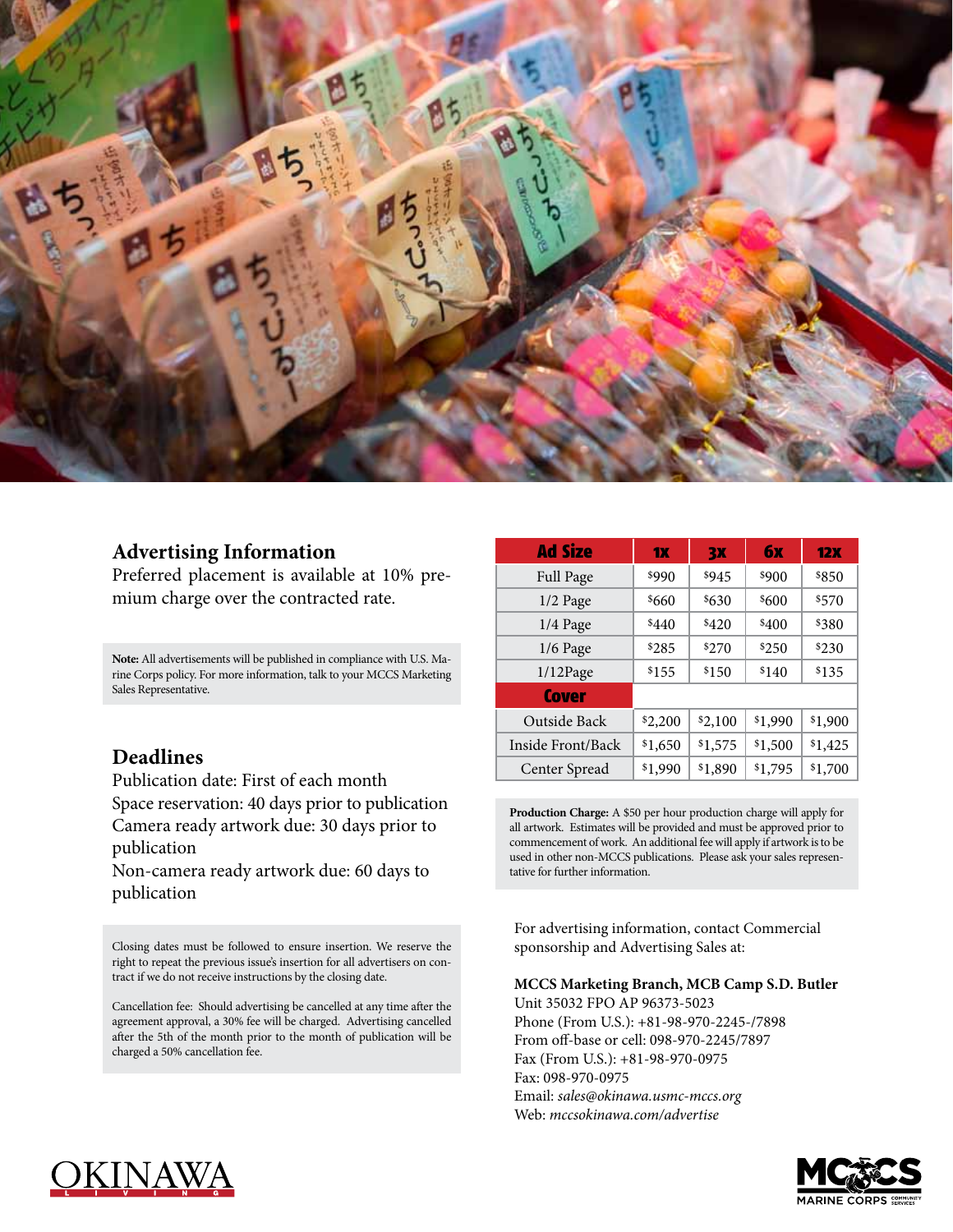# GET THE WORD OUT

# Every size for every budget

|                                                          | 1/6 Page<br>$2.46$ in x 5.04in<br>62mm x 128mm    | 1/4 Page<br>3.85827in x 5.59055in |                                                                |                                                                                                                                                                  |  |
|----------------------------------------------------------|---------------------------------------------------|-----------------------------------|----------------------------------------------------------------|------------------------------------------------------------------------------------------------------------------------------------------------------------------|--|
| <b>1/12 Page</b><br>$2.46$ in x $2.42$ in<br>62mm x 61mm |                                                   | 98mm x 142mm                      |                                                                | <b>Full Page</b><br>8.27in x 11.69in<br>+Bleed .1667in<br>210mm x 297mm<br>+Bleed 4.23mm<br><b>Full Page w/ frame</b><br>7.9527in x 11.38in<br>202mm x 289.102mm |  |
|                                                          | 1/2 Page<br>7.9527in x 5.59055in<br>202mm x 142mm |                                   | <b>Center Spread</b><br>16.625in x 11.9375in<br>+Bleed .1667in |                                                                                                                                                                  |  |
|                                                          |                                                   |                                   | 426mm x 303mm<br>+Bleed 4.23mm                                 | Bleed.35in / 9mm                                                                                                                                                 |  |